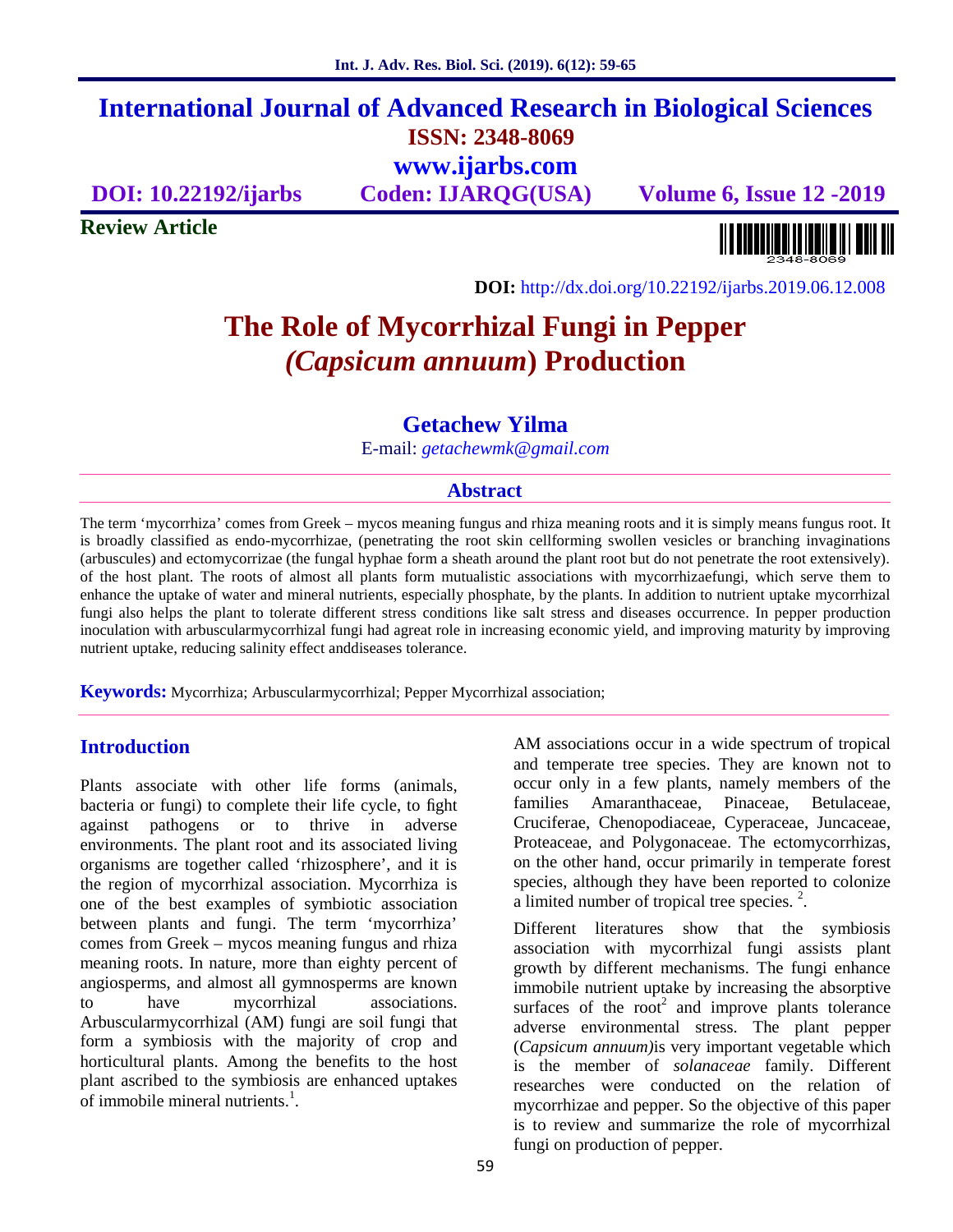#### **1.1. Mycorrhizal fungi**

'Mycorrhiza' literally means fungus-root', a term coined by German mycologist AB Frank in 1885 when he was searching for a way to cultivate truffles. It describes the intimate association between the roots of plants and a range of different fungi. Only about 3% of the higher plants, mainly forest trees in the *Fagaceae*, *BetulaceaePinaceae*, *Eucalyptus*, and some woody legumes, form ectomycorrhiza. The fungi involved are mostly higher *Basidiomycetes* and *Ascomycetes* which colonize the cortical, root tissue which lacks intracellular penetrations and develops a sheath or mantle around the feeder roots. The other types of mycorrhiza can be grouped as endomycorrhiza, in which the fungus can colonize the root cortex intracellularly. One of these is restricted to some species in the *Ericaceae* ('ericoid' mycorrhiza), the second to the *Orchidaceae* ('orchid' mycorrhiza), and the third, the arbuscularmycorrhizas, which is by far the most widespread type. There is also other group 2.1. which is called the ectendomycorrhiza, composed of plant species in families other than *Ericaceae* but in the *Ericales*, and in the *Monotropaceae*. They have sheaths and produce intracellular penetrations ('arbutoid' and 'monotropoid' mycorrhiza) $^4$ .

But in broad classification mycorrhizal associations can be grouped in two major categories. One kind is ectomycorrhizae, typically formed between *basidiomycetes* and the roots of woody plants. In ectomycorrhizal associations the fungal hyphae form a sheath around the plant root but do not penetrate the root extensively. A second kind is endomycorrhizae, which form between *glomeromycete* fungi and many herbaceous (nonwoody) plants. In endomycorrhizae the fungal hyphae embed deeply in the plant root tissue, forming swollen vesicles or branching invaginations (arbuscules)<sup>5</sup>.

ArbuscularMycorrhizae are endomycirrhizal fungi which classifide in the family of *Glomeromycota* under phylum zygomycota. The word "arbuscular" means "little tree. Allor most species are obligate plantmutualists. AM colonizemore than 85% of all terrestrial plants, including most grasslandspecies and many crop species<sup>6</sup>. It also forms association with the solanaceae family Pepper (*Capsicum annuum*) and therefore it is the main focus of this review.

## **2. The role of mycorrhizal fungi for plant growth**

Over 80% of all land plants have a mutualistic relationship with one or more mycorrhizal fungi, and these mycorrhizal fungi have different roles on plant growth. They have been shown to be capable of making nutrients available to plants and providing a better transplant performance by offering higher shoot fresh weight, high shoot/root ratio, higher root biomass and higher root growth rate. In addition, protection from diseases caused by root pathogens is a major benefitthat AM fungi could offer in both containerized and hydroponicproduction systems. Once AM fungi colonize the plants, they remainwith the root systems and can be transferred into other soil/substratelocations and plantings on the infested roots<sup>7</sup>. The major roles are generalized in the following sub-titles.

## **2.1. Nutrient uptake**

The roots of almost all plants form mutualistic associations with fungi, known as mycorrhizae, which serve to enhance the uptake of water and mineral nutrients, especially phosphate, by the plants<sup>8</sup>. Studies show that arbuscylarmycorrhizal fungi absorb nutrients like N, P, K, Ca, S, Cu, and Zn from the soil and translocate them to associated plants. However, the most prominent and consistent nutritional effect of AM fungi is in the improved uptake of immobile nutrients, particularly P, Cu, and Zn. The fungi enhance immobile nutrient uptake by increasing the absorptive surfaces of the root<sup>2</sup>. The hyphae of the fungi spread through the soil and infect the roots of plants creating specialized structures for the exchange of nutrients. This relationship generally benefits both organisms by providing carbon to the fungi and increased nutrient uptake (primarily phosphorus) for the plant. Each mycorrhizal plant and fungi is typically involved in multiple simultaneous relationships. It has also been demonstrated that this network of underground connections can facilitate a plant-to-plant exchange of nutrients<sup>9</sup>.

#### **2.2. Stress tolerance**

Results showed that mycorrhiza can not only improve the growth of high performance crop but also promote their adaptation to different environmental conditions such as deep ground water level  $10$ . Although mycorrhizal fungi are themselves affected by environmental perturbations, they also have the ability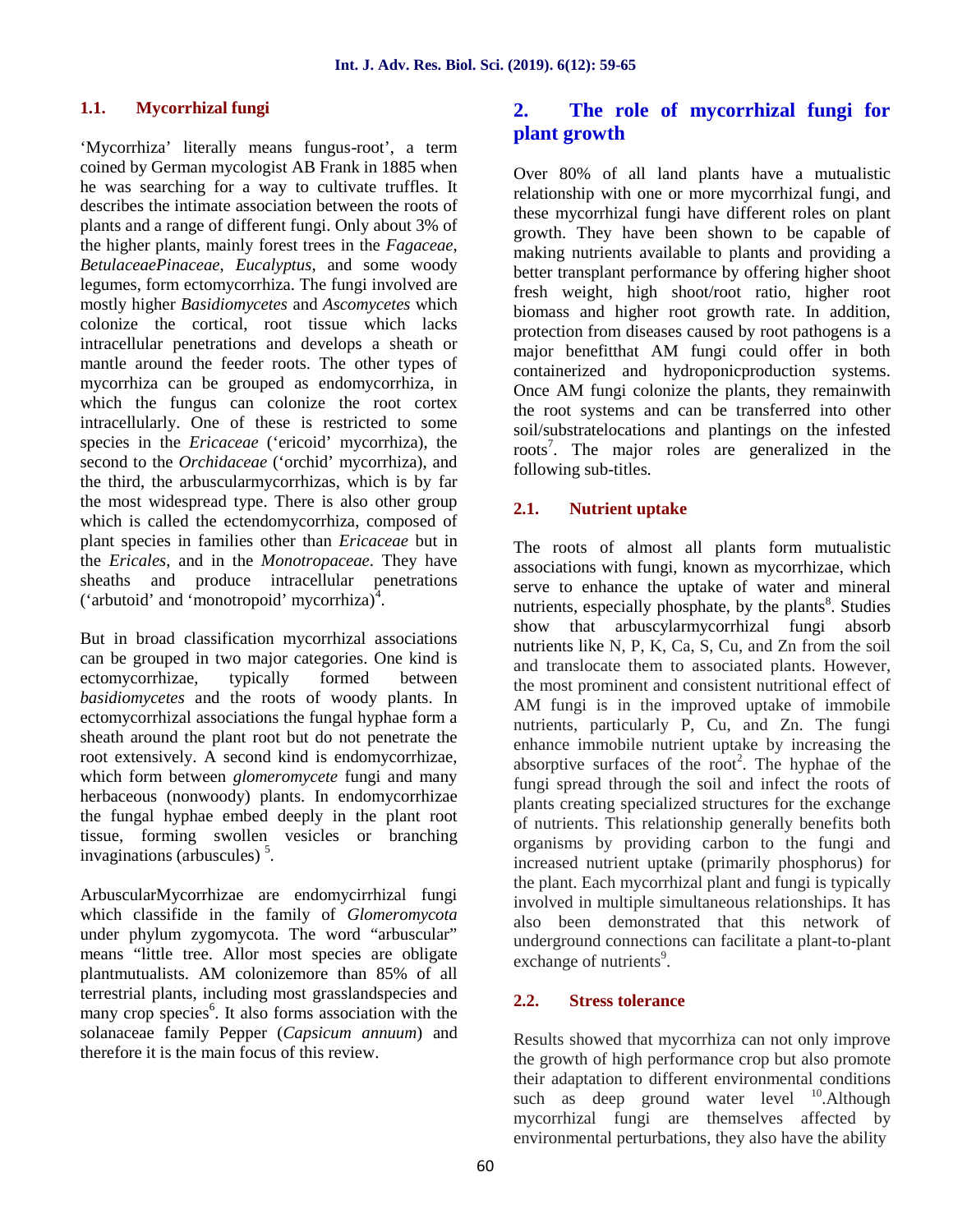to mediate the responses of plants to different types of environmental stress. The ability of ectomycorrhizal fungi to capture base cations and restrict their loss through leaching, and to release nutrients through weathering of mineral surfaces, may be important in environments influenced by soil acidification $11$ .

Mycorrhiza fungi play crucial role to benefit the host plant mainly through acquisition of nutrients from soil and also protects from biotic and abiotic stresses $^{12}$ . Even though the mechanism needs further research AM fungi plays very important role in minimizing plants drought stress $^{13}$ .

#### **2.3. Increase surface area for other PGPR interaction**

It was reported that in addition to increasing the absorptive surface area of their host plant root

systems, the hyphae of symbiotic fungi provide an increased surface area for interactions with other microorganisms, and provide an important pathway for the translocation of energy-rich plant assimilates (products of photosynthesis) to the soil. Bacteria with potential to fix nitrogen have been discovered growing endosymbiotically within arbuscularmycorrhizal hyphae, as well as in association with tuberculate roots of ectomycorrhizal plants. Obviously such tripartite symbioses would be of significance in nitrogenlimited environments.<sup>11</sup>.

In addition to the above, mycorrhizal fungi also provide a better transplant performance by offering higher shoot fresh weight, high shoot/root ratio, higher root biomass and higher root growth rate<sup>7</sup>.



Mycorrhizae association with plant roots. Images from; https://www.google.com/imgres?imgurl=https%3A%2F%2Fwww.plant-success.com

## **3. The role of mycorrhiza for pepper production.**

Pepper (*Capsicum annuum*) is one of widely cultivated important spices which belong to themember of solanaceae family. It was domesticated 10,000 to 12,000 years ago by the Aztecs, Mayas and the Incas. Columbus in the fifteenth century introduced peppers to Europe and subsequently to Asia and Africa, and later to India, China and Japan through the spice trade. Pepper is an herbaceous annual which matures early

under low temperatures. even if it growth form varies from one species to another,pepper has deep taproots with fibrous lateral roots that spreadbetween 50 and 60 cm wide. Its flowers are small with white or purple petals. Pepper flowers develop into fruits which are berries with several white coloured seeds. Fruits from different species of pepper vary in colour, size, formand flavour, from very hot to mild or sweetly pungent. Pepper fruits are commonly green before maturity. But after maturity,fruit colour can either be red, orange, yellow or purple<sup>14</sup>.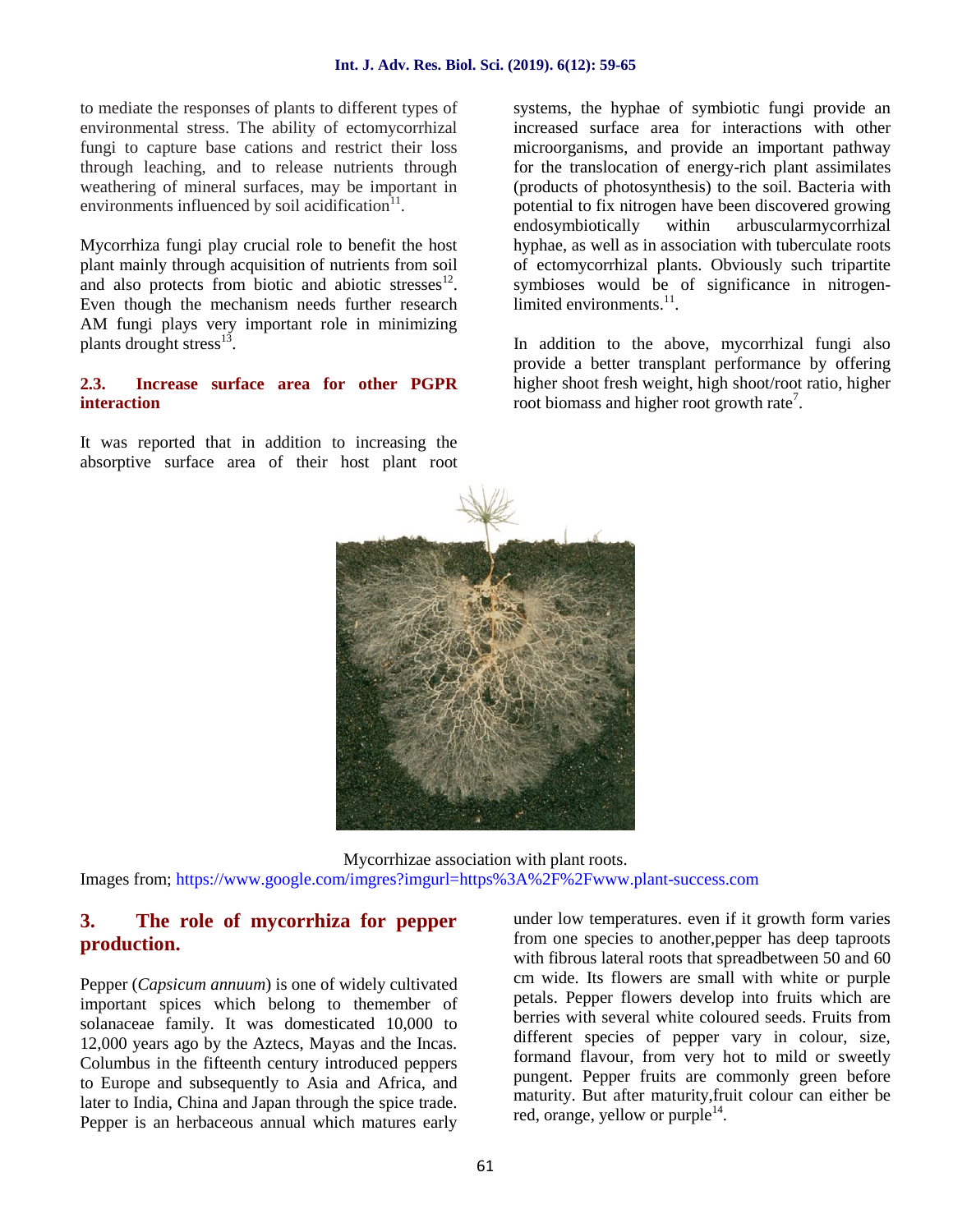It is estimated that more than 3 million hectares of peppers are grown annually around the world. Asia is the largest producer, followed by Africa and Europe. Pepper production is found from the humid tropics, to the dry deserts, to the cool temperate climates. The ability of pepper to thrive under this range of climatic conditions has rendered it a common crop worldwide.



Images from; https://www.google.com/imgres?imgurl=https%3A%2F%2Fwww.plant-success.com

Endo mycorrhizalArbuscular Fungus was reported to be associated with pepper and even if the degree of association was varied, all studied sampls of pepper plant were found to form association with  $arbuscularmvcorrhiza<sup>15</sup>$ . As all other plants mycorrhizae association with the root of pepper have different mutualistic benefits and contribute for

.

production of pepper. Inoculation of pepper with arbuscularmycorrhizal fungus had a significant difference on fruit maturity, economic yield and diseases tolerance over the control<sup>16</sup>. The overall effect of arbuscularmycorrhizae on pepper production is the increased soil fertility and plant productivity<sup>17</sup>. But specifically can be discussed as follows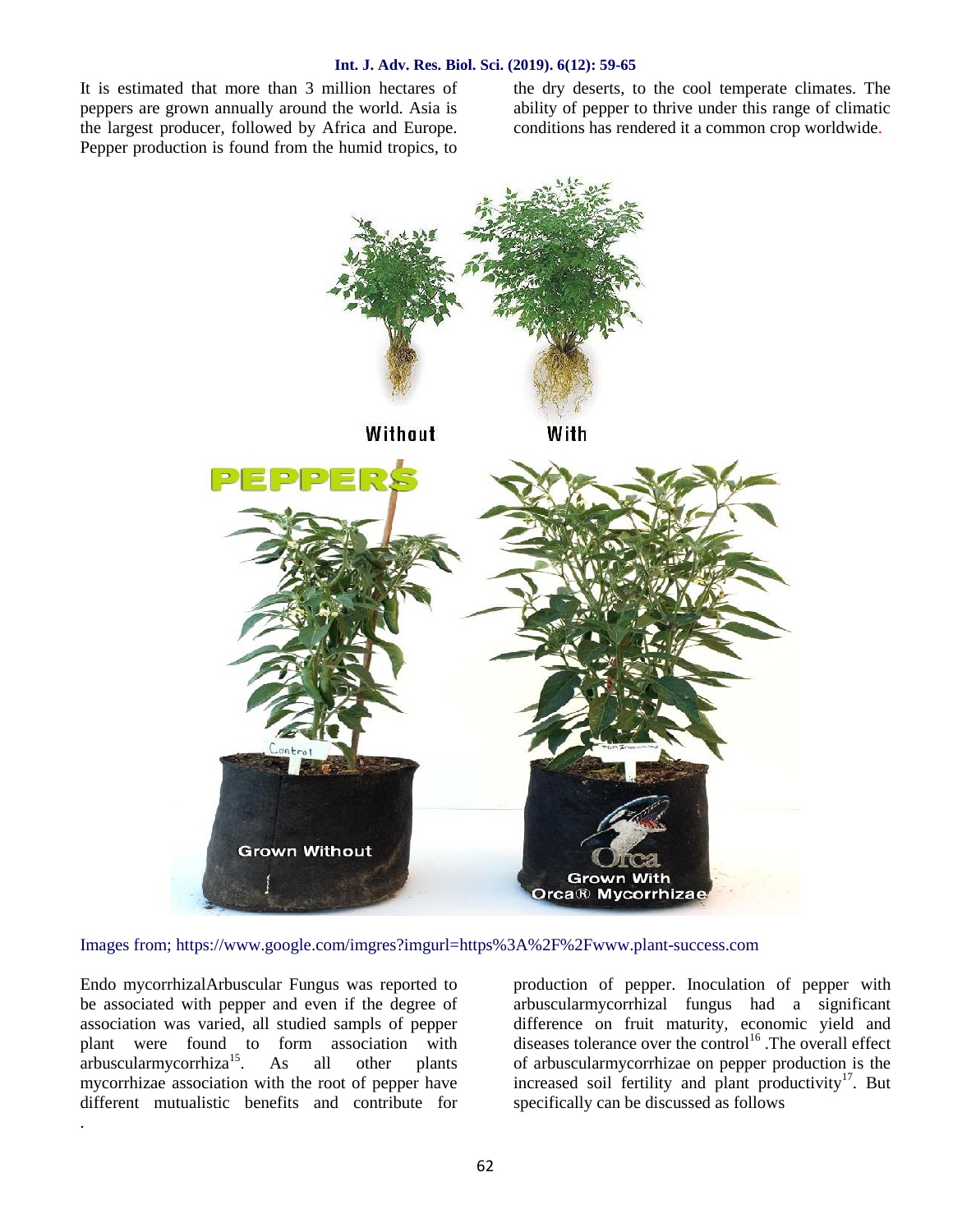#### **3.1. Nutrient uptake**

A research report shows that native AMF inoculant, *Glomusclaroideum,* in comparison to a commercial inoculant, *Glomusintraradices,* positively affected the production of chili pepper, resulting in more vigorous plants with a higher foliar area and shoot/root ratio, which accelerated fruiting and improved quality, and led to greater quantity of fungal propagules in the soil( Claudia Castillo R et al., 2009). Similarly other studies shows that there were significant differences in plant height, shoot and root fresh and dry weight and root length between inoculated and control of pepper plants<sup>19</sup>. In some problematic soils on which  $\overline{P}$  is not available for the plantmycorrhizal canchange P bound to P available to increase the production of pepper  $plant^{\frac{17}{}}$ .

The dual inoculation and multi inoculation of bell pepper plants with *Glomusmosseae*, *Acaulosporalaevis* and *P. fluorescens* increased growth, photosynthetic rate, fruit number, fruit weight, total nitrogen content and phosphorus content at P levele, below the recommended supplied P was over unfertilized as well as heavy fertilized plants by enhanced bioavailability and mobility of plant nutrients <sup>19</sup>.

Other studiesalso shows that use of AMF from a native inoculum in agriculture contributes to improving the nutritional status of the plant, which is reflected in the increased leaf area, root and fruit fresh weight of the chili plants evaluated $^{20}$ .

#### **3.2. Disease tolerance**

Researches reports also show that Arbuscularmycorrihzal fungi are very important to control foot rot disease on pepper production. The use of ArbuscularMycorrhizal fungi could control the disease intensity of the pepper foot rot on the pepper seedlings planted in the infected soil. The single treatment of mycorrhizae was more effective in suppressing the rate of disease progress. Sterilization of the infected soil with hot water vapor for 3 hours still could not control the pathogens<sup>21</sup>.

## **3.3. Salt stress tolerance**

It is reported that pre–inoculation of green pepper transplants with AM fungi have positive enhancement effects in reducing the effects of salt stress through enhancing plant growth, fruit yield and nutrient uptake under relatively medium salinity  $levels^{22}$ .Arbuscularmycorrhizal fungi alleviate nutrition (higher K and P and lower Na concentrations in leaf tissue) and alleviate salinity impacts on cell membrane stability, at high P concentration and high saline conditions. Thus, use of AMF provides a sustainable and environmentally safe treatment to improve salinity tolerance<sup>23</sup>.

Mycorrhizal inoculation is capable of alleviating the damage caused by salt stress conditions on pepper plants, to maintaining the membranes stability and plant growth, and this could be related to P nutrition. Another study also shows that plants inoculated with *G. intraradices*had less lipid peroxidation, and therefore itcan be said that these plants have an advantage under salt stress and *G. intraradices* would be more effective as a defense strategy during long termsalt stress conditions in the pepper plant. $24$ .

#### **3.4. Heavy metal stress tolerance**

Arbuscularmycorrhizal associations play an important role in protecting plants in heavy metal contaminated sites. Plants with mycorrhizal association, growing in heavy metal contaminated areas, are more tolerant as compared to the plants of clean areas. Fungal hyphae can approach the soil which is beyond the approach of plant roots; hence absorption of water and mineral nutrients is enhanced by increasing the exposed absorptive area<sup>25</sup>. It is also reported that Mycorrhizationincreases pepper plant tolerance to high heavy metals like Cr concentrations in the soil and modifying proline metabolism to make the response more efficient <sup>26</sup>.

## **4. Applications of Arbuscolar Mycorrhizal fungi**

Even though mycorrhizal fungi are very important for plant growth, it was reported that inoculation with mycorrhiza in biologically active soil is not necessary. However they may be useful in sterile substrate, newly created artificial landscapes, and soils in soils that has been managed using non selective sterilization methods, such as fumigation $^{20}$ .

Large-scale application of AM fungi in crops of economic importance, such as pepper and sweet pepper, is still a challenge due to the obligatory nature of the symbiosis, which requires the presence of a host for production<sup>27</sup>.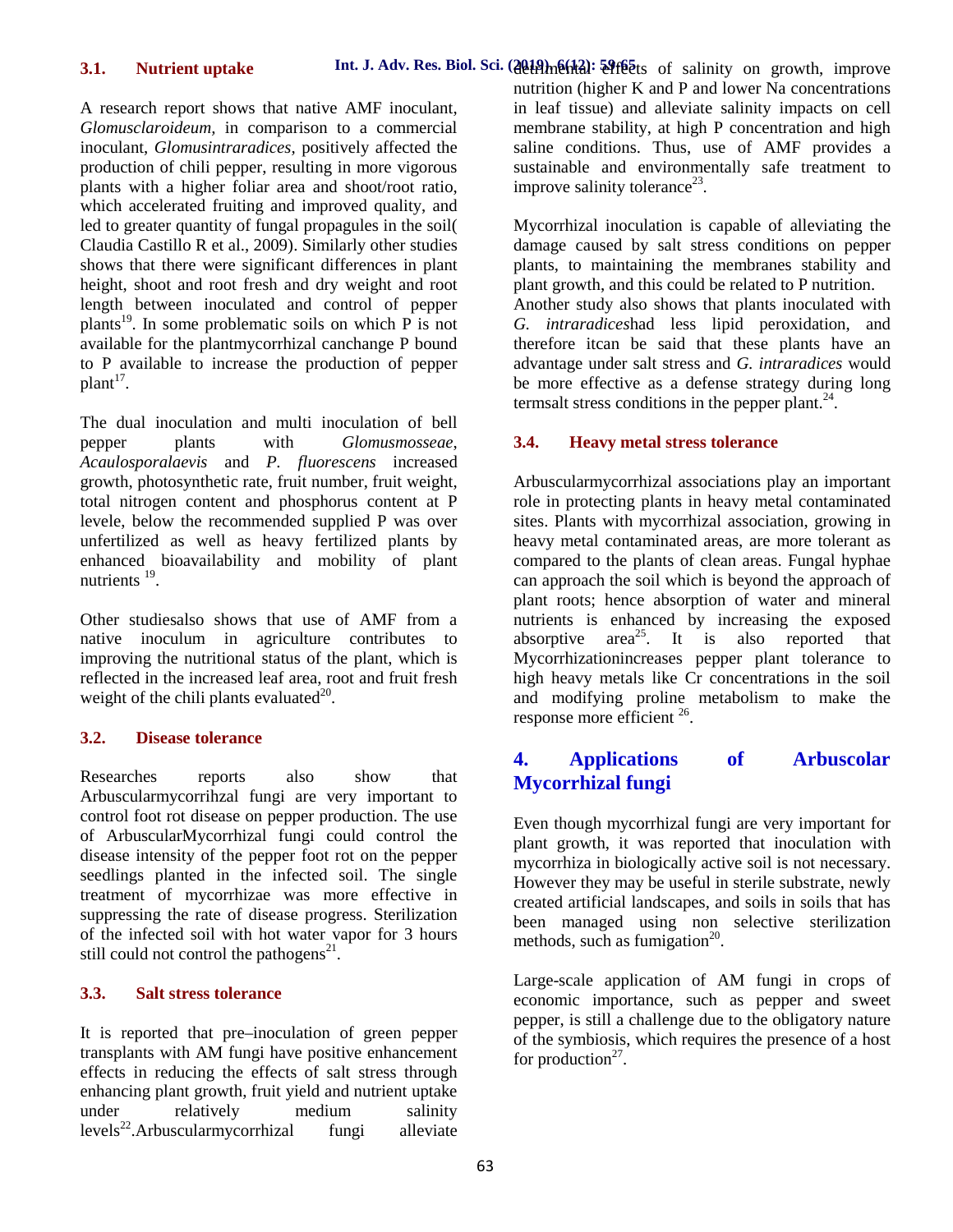The occurrence of mycorrhizal fungi is not dependent

8. Hogg, S. (2013). *Essential microbiology*. John

on the common type of soil; rather  $\frac{1}{2}$  **Fixelly Rike Biol.** Sci. (201Wiley & Sons. dependent on the type of agronomic practice and inputs used. Therefore it is recommended to apply the appropriate mycorrhizal fungi at the nursery level  $27$ . Other findings also indicate that inoculating at nursery was more effective than inoculating after transplanting<sup>22</sup>. Therefore for horticultural plants inoculating mycorrhizal fungi at seedling level in the nursery will be more effective.

## **5. Conclusion**

Arbuscularmycorrhizae and plant association is best important biological association which improve the growth and productivity of plants. In pepper production it plays a great role in increasing economic yield, diseases tolerance and improving maturity. The mechanisms which Arbuscularmycorrhizal fungus contributes to the growth and productivity of pepper are, improving nutrient availability and uptake and reducing different stresses. But naturally it is abandon in most biologically active soils. Generally the use of mycorrhizal fungi in pepper production can play a significant role in agricultural sustainability and ecological functioning. Because they can significantly increase productivity and reduce the use of different agrochemicals used in pepper production. Applying AM at nursery is better than applying after transplanting.

## **6. References**

- 1. Barman, J., Samanta, A., Saha, B., & Datta, S. (2016). Mycorrhiza. *Resonance*, *21*(12), 1093- 1104.
- 2. Silva, J. A., & Uchida, R. S. (2000). Plant nutrient management in Hawaii's soils: approaches for tropical and subtropical agriculture. University of Hawaii.
- 4. Azcón-Aguilar, C., & Barea, J. M. (1997). Applying mycorrhiza biotechnology to horticulture: significance and potentials *Scientia Horticulturae*, *68*(1-4), 1-24.
- 5. Madigan, M. T., Martinko, J. M., & Parker, J. (1997). *Brock biology of microorganisms* (Vol. 11). Upper Saddle River, NJ: Prentice hall.
- 6. Madigan, M., Martinko, J., Stahl, D., & Clark, D. (2012). Brock Biology of Microorganisms. edit..
- 7. Mishra, V., Ellouze, W., & Howard, R. J. (2018). Utility of Arbuscular Mycorrhizal Fungi for Improved Production and Disease Mitigation in Organic and Hydroponic Greenhouse Crops. *J Hortic*, *5*(237), 2376-0354.
- 9. Cavagnaro, T. R., & Martin, A. W. (2010, August). The role of mycorrhizas in plant nutrition: Field and mutant based approaches. In *19th world congress of soil science, soil solutions for a changing world, Brisbane, Australia* (pp. 1-6).
- 10.Eulenstein, F., Tauschke, M., Behrendt, A., Monk, J., Schindler, U., Lana, M., & Monk, S. (2017). The application of mycorrhizal fungi and organic fertilisers in horticultural potting soils to improve water use efficiency of crops. *Horticulturae*, *3*(1), 8.
- 11.Finlay, R. D. (2004). Mycorrhizal fungi and their multifunctional roles. *Mycologist*, *18*(2), 91-96.
- 12.Mishra, J., Prakash, J., & Kumar-Arora, microbes in sustainable agriculture and environmental management. *Climate Change and Environmental Sustainability*, *4*(2), 137-149.
- 13.Mathimaran, N., Sharma, M. P., Mohan Raju, B., & Bagyaraj, D. J. (2017). Mycosphere Essay 17 Arbuscular mycorrhizal symbiosis and drought tolerance in crop plants. *Mycosphere*, *8*(3), 361- 376.
- 14.Ashilenje, D. S. (2014). Learn how to grow peppers.2013).
- 15.Gashua, I. B., Abba, A. M., & Gwayo, G. A. (2015). Occurrence of arbuscular mycorrhizal fungi in chilli peppers (Capsicum annuum L.) grown in sahelian soil. *International Journal of Current Microbiology and Applied Sciences*, *4*(2), 419-425.
- 16.Cui, W. D., Yong, R., & Feldmann, F. (2008). Enhanced yield and disease tolerance of field cotton, field pepper and potted marigold following AMF inoculation. *DPG Publisher Braunschweig, Germany*.
- 17.Trimananda, O., & Syafruddin, S. The effect of dosage of mycorrhizal fertilizer on growth and yield of some varieties of chilli (Capsicum annuum L.) on Inceptisol Krueng Raya Aceh Besar.
- 18.Castillo, C., Sotomayor, L., Ortiz, C., Leonelli, G., Borie, F., & Rubio, R. (2009). Effect of arbuscular mycorrhizal fungi on an ecological crop of chili peppers (Capsicum annuum L.). *Chilean J. Agric. Res*, *69*(1), 79-87.
- 19.Tanwar, A., Aggarwal, A., Kadian, N., & Gupta, A. (2013). Arbuscular mycorrhizal inoculation and super phosphate application influence plant growth and yield of Capsicum annuum. *Journal of soil science and plant nutrition*, *13*(1), 55-66.
- 20.Sánchez-Roque, Y., Pérez-Luna, Y., Becerra- Lucio, A., Alvarez-Gutiérrez, P., Pérez-Luna, E., González-Mendoza, D., & Berrones-Hernández,